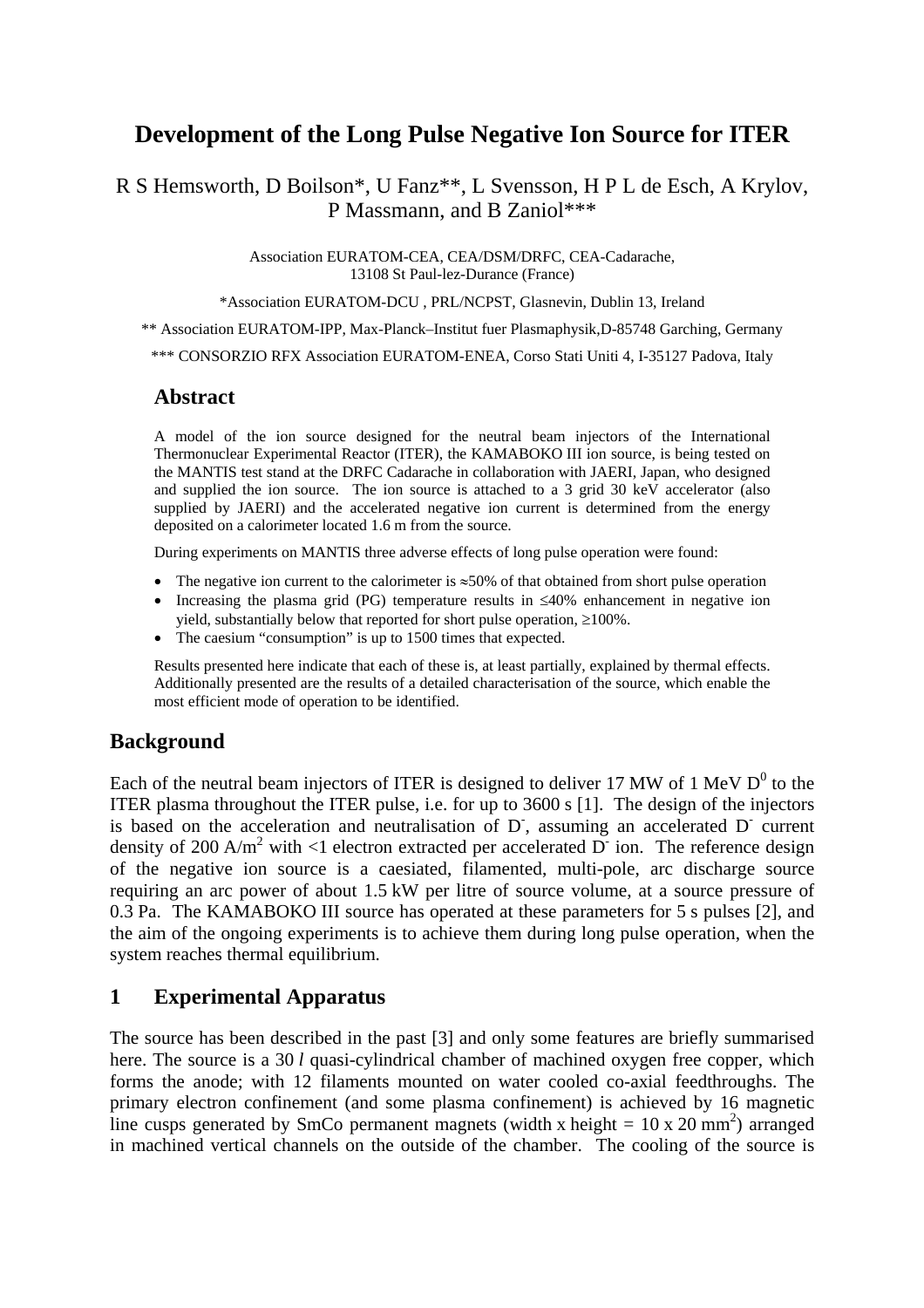achieved by water lines brazed into channels on the outside of the source next to the columns of magnets.

The source is directly attached to, but electrically insulated from, the accelerator. The end wall of the ion source is the "plasma grid" (PG), the first grid of the accelerator, which is biased with respect to the source walls (the anode) to  $+5V$ . Columns of large  $(30 \times 30 \times 20 \text{ mm}^3)$  or  $50 \times 30 \times 20 \text{ mm}^3$ , length by width by height) permanent magnets mounted inside the source flange produce a horizontal magnetic field across the front of the plasma grid. This field forms the "standard" magnetic filter with a strength of ≈900 G cm, defined as  $S = \int_0^{\ell_{\text{fil}}} B \, d\ell$  where B is the local field strength,  $\ell$  is the distance from the PG along a line between the PG and the filaments, and  $\ell_{\text{fil}}$  is the position of the filaments. Electrons and negative ions arriving at the apertures in the PG are extracted and accelerated to ≤30 keV. As they have the same charge it is not possible to distinguish between electron and negative ion extraction and acceleration electrically. Therefore the accelerated negative ion current is usually determined from the energy deposited by the ions on a calorimeter located 1.6 m downstream of the accelerator which electrons are unable to reach as they are deflected out of the beam path by a small transverse magnetic field.

### **2 Beam Transmission**

Fig. 1 shows the accelerated current and the current to the calorimeter as a function of the arc power.



Fig. 1 Accelerated current and the current to the calorimeter as a function of the arc power. The filled circles are the H<sup>-</sup> current density calculated by assuming the drain current from the high voltage power supply is entirely accelerated H. The open circles are the H<sup>-</sup> current density derived from the energy falling on the calorimeter. As can be seen from Fig. 1, only about 50% of the accelerated current reaches the calorimeter.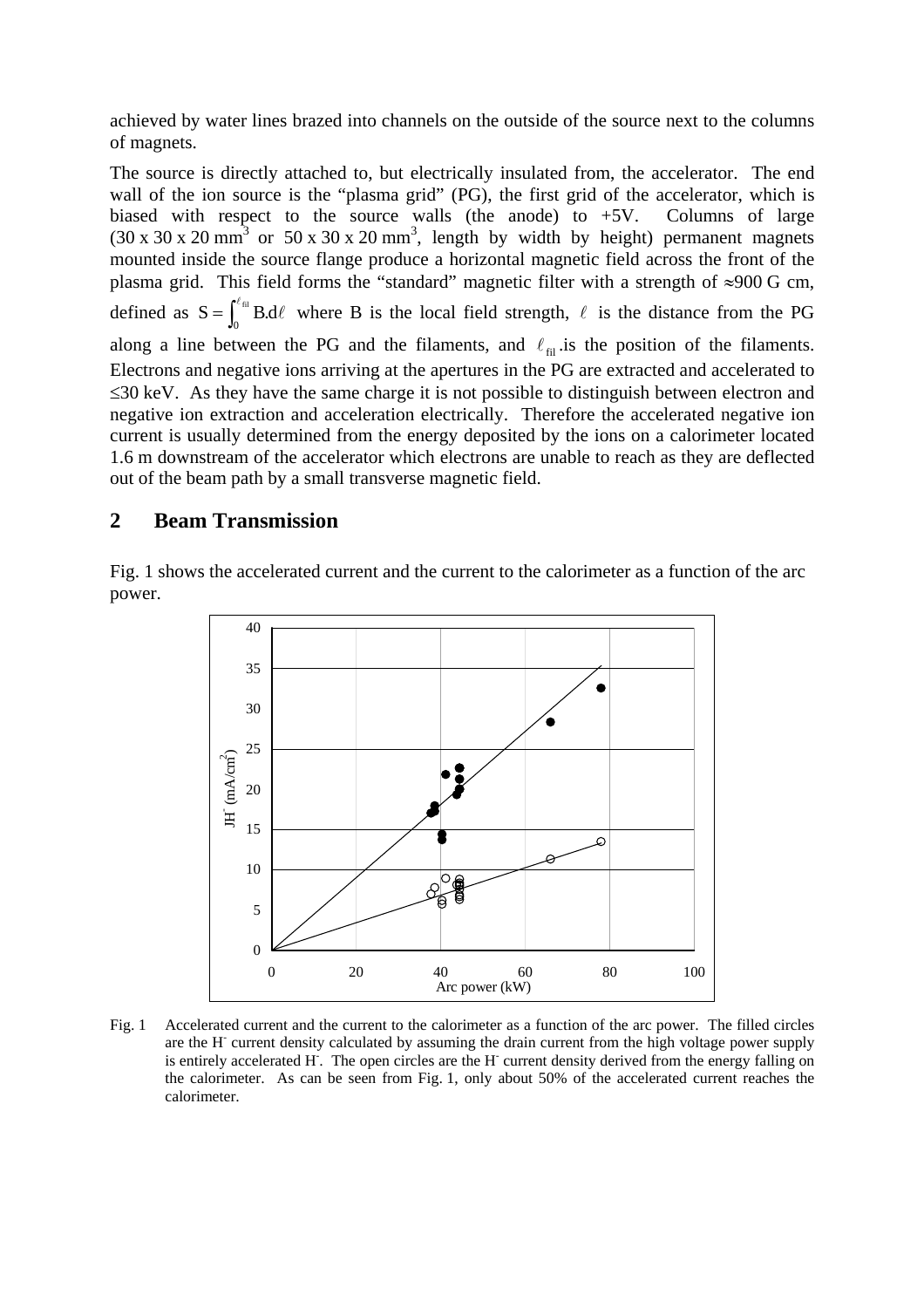Possible reasons for this poor transmission are:

*a) The "lost" beam is electrons, arising from either accelerated extracted electrons or electrons created by stripping in the accelerator.* 

Extracted electrons: Extracted electrons are deflected onto the surface of the extraction grid by the magnetic field from the filter in the ion source and the field from permanent magnets buried in the extraction grid, but some electrons escape to the acceleration region. The fraction of the extracted electrons that are accelerated has been measured by operating the source in pure argon. In this situation no negative ions are produced in the discharge, but a high electron current (assumed equal to the current to the extraction grid) of 2.8 A was extracted. No power was recorded on the calorimeter, and the accelerated current, was 50 mA, i.e.<2% of the extracted current. Furthermore the current to the acceleration grid was equal (within the measurement error) to the current drain from the high voltage power supply, which means that most of the accelerated electrons were collected on that grid. As the extracted electron current during  $H_2$  operation is typically  $\langle 20\%$  of the accelerated current, and approximately equal to the accelerated current in D<sub>2</sub> operation, extracted electrons cannot explain an accelerated electron current that is 50% of the total accelerated current

Electrons from stripping. To a first approximation the fraction of electrons stripped during the passage of the H or D through the accelerator is proportional to the source pressure. Thus if stripping were the cause of the "lost" beam, the transmission should vary strongly with the source filling pressure. Fig. 2 shows the transmission as a function of the source pressure. Within the experimental errors there is no variation with pressure from 0.18 to 0.7 Pa. (Note that the calculated stripping fraction in the acceleration gap at a source filling pressure of 0.3 Pa is  $\approx 3\%$ .)



Fig. 2 Beam transmission as a function of the source filling pressure.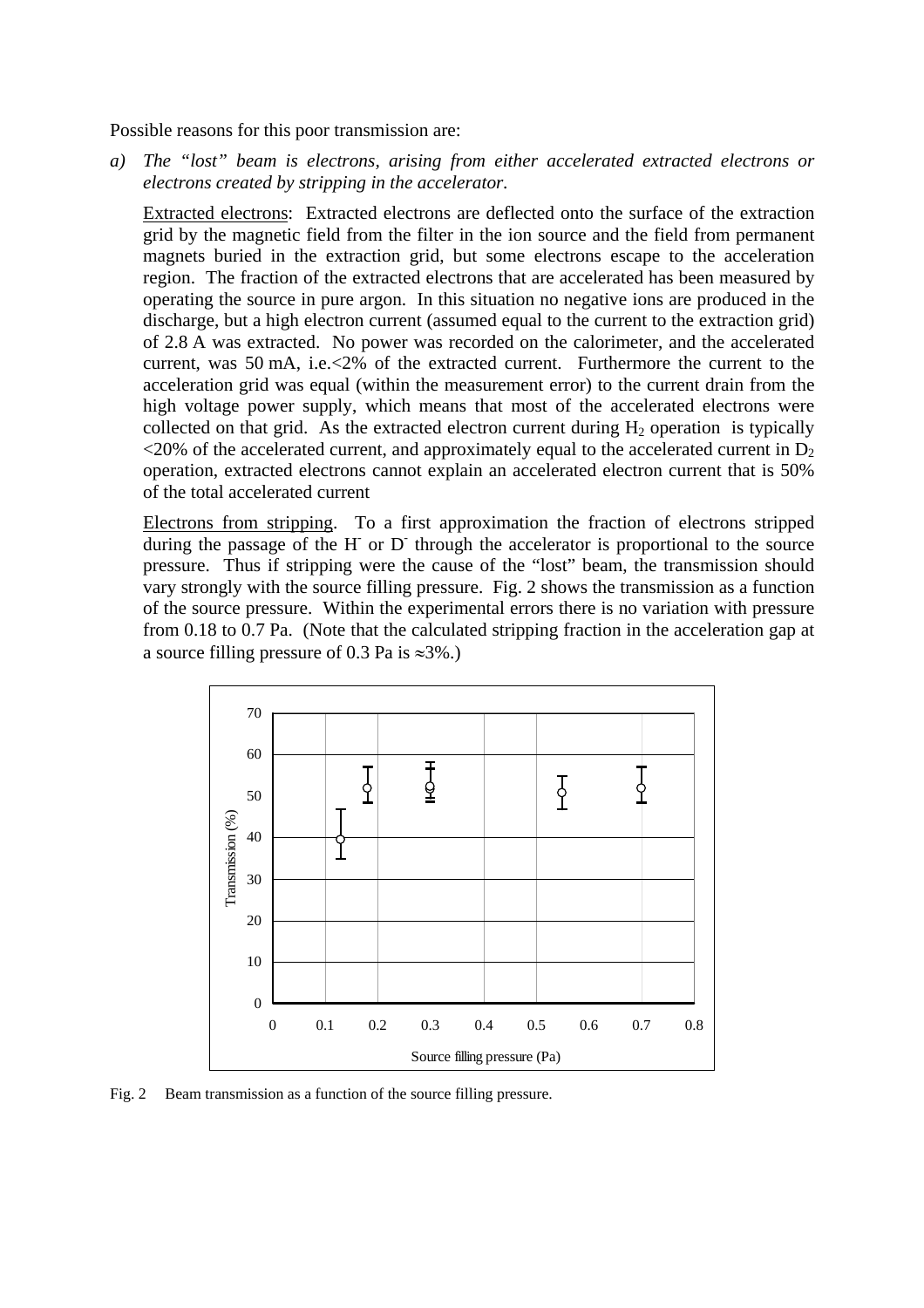#### *b) The beam optics is extremely bad.*

Careful simulations of the beam optics have been carried out with assumed possible variations and errors in extraction and acceleration gaps, grid misalignment and negative ion current density and magnetic field effects. All the simulations predict beams with adequate optics to achieve transmissions of >90%. However it has recently been realised that the acceleration grid could be bowing under the heat load received from intercepted ions and electrons. The circular grid plate is cooled by water flowing in small (1.5 mm ID) tubes brazed between the rows of apertures onto the downstream surface of the grid. The power to the acceleration grid is small,  $\approx$ 1.5 kW under typical conditions, and the equilibrium temperature is  $\approx$ 70 °C. Because it is heated, the grid will try to expand, and, if it is fixed at its circumference, it will bow, or buckle, in order to have the correct, increased, size. If the grid bows the convex surface will have been stretched and concave one compressed. If the forces needed to compress and stretch the material are less than the force due to thermal expansion, the grid will resist bowing. In the case of a temperature increase of 50 °C, grid bowing would lead to a change in the 10 mm acceleration gap of about 3 mm. Now the copper acceleration grid is 3 mm thick over the rectangular aperture array; the thickness increases to 10.5 mm outside the array, and the circular rim is 6.5 mm thick. A photograph of the grid is shown as Fig. 3.



Fig. 3 Photograph of the acceleration grid

The 3mm thick section will heat first, and it is likely that it will distort as its expansion is resisted by the cooler thicker outer section, then the outer sections will heat by conduction and expand until the expansion is resisted by the contact of the fixing screws with the edges of the holes in the rim. To test this hypothesis the beam transmission was measured as a function of the pulse length, see Fig. 4. The measured data give the average transmission for each pulse, and the instantaneous transmission was derived from a "by eye" fit to those data.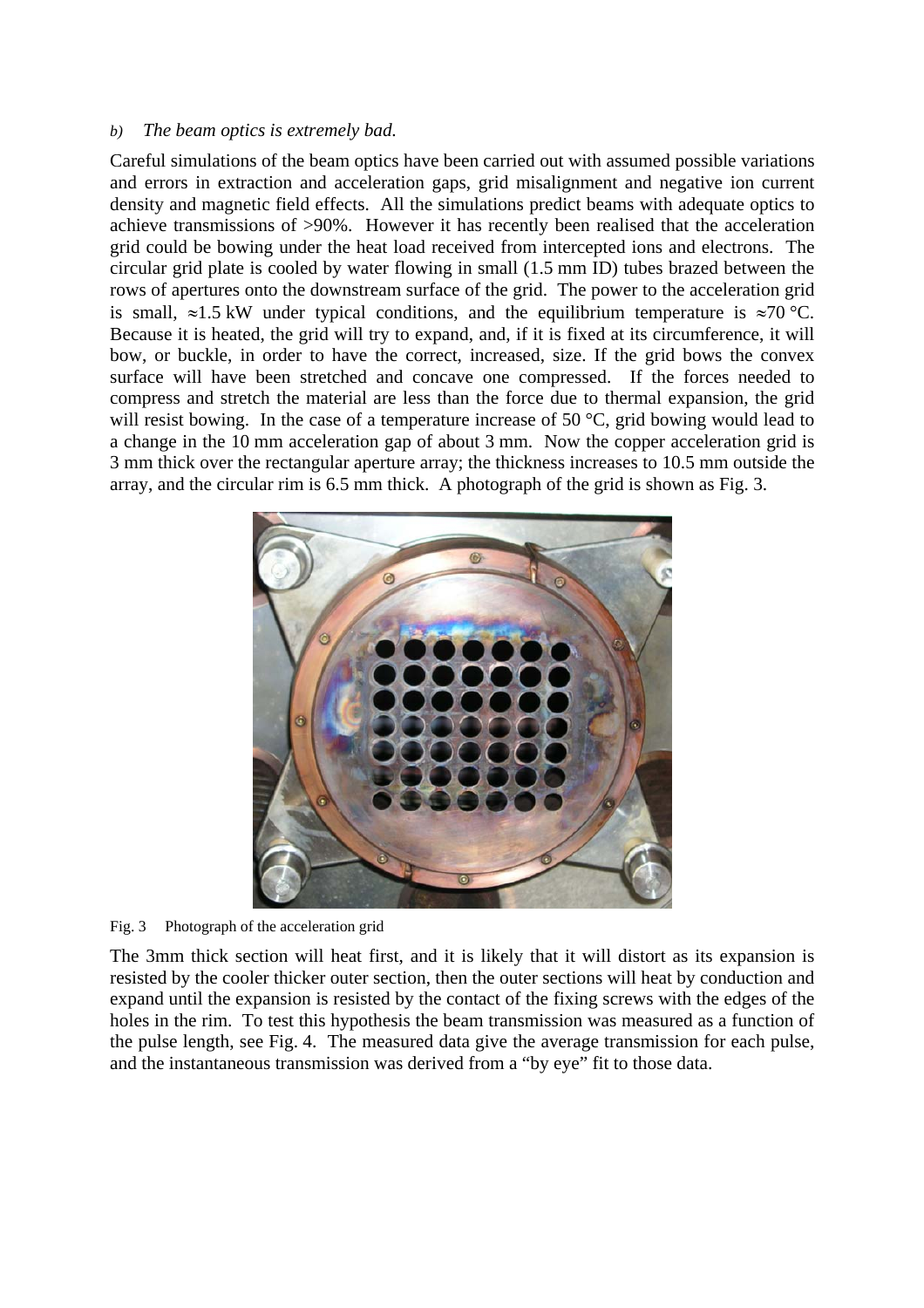

Fig. 4 Beam transmission as a function of the pulse length. The open circles are the measured values. The instantaneous transmission is derived from the "by-eye" fit through the experimental data.

Fig. 4 shows that for very short pulses,  $\langle 4 \rangle$  s, the transmission is  $>70\%$ . The transmission degrades to a minimum at about 25 s, then improves to its long pulse value of  $\approx 55\%$ . This is qualitatively in line with expectations as the inertial time constant for the thin part of the grid is 4.5 s, and that of the rim is 22 s.

#### **3 Effect of the plasma grid temperature with caesium seeding**

A caesiated source is thought to operate on the principle of the production of negative ions (Hor D<sup>-</sup>) by surface scattering of neutral atoms and positive ions from the PG surface. An essential feature of this hypothesis is the reduction in the work function of the grid surface, due to caesium (Cs) coverage of the surface. In short pulse operation an optimum in the negative ion yield has been found when the PG temperature is increased to between 200 and  $300^{\circ}$ C [4]. It is reasonable to assume that the Cs coverage on the PG surface is a dynamic balance between evaporation from the grid and the arrival of Cs from the source volume [5]. Heating the PG changes the rate of evaporation loss from the grid but has little effect on the flux to the grid, thus the surface coverage should change. It is assumed that the observed increase of the negative ion yield with the PG temperature occurs because the increased evaporation loss changes the surface coverage towards the optimum value. The increase in negative ion yield with the PG temperature is referred to as the "PG temperature effect".

Two types of long pulse PG's have been designed and fabricated (by JAERI) that have an equilibrium temperature in the desired range, whilst using conventional cooling (water at <10 bar). These are the so-called "frame cooled grid" (FCG, made of Cu/Cr/Zr alloy) and the "actively cooled grid" (ACG, made of molybdenum). Both grids are designed to be heated by the power from the arc discharge arriving at the PG surface, mainly by radiation, and both are designed to have an equilibrium temperature of  $\approx 300$  °C with an arc power of  $\approx 45$  kW. Both grids perform correctly in that they reach, approximately, the design temperature at the design power flux to them.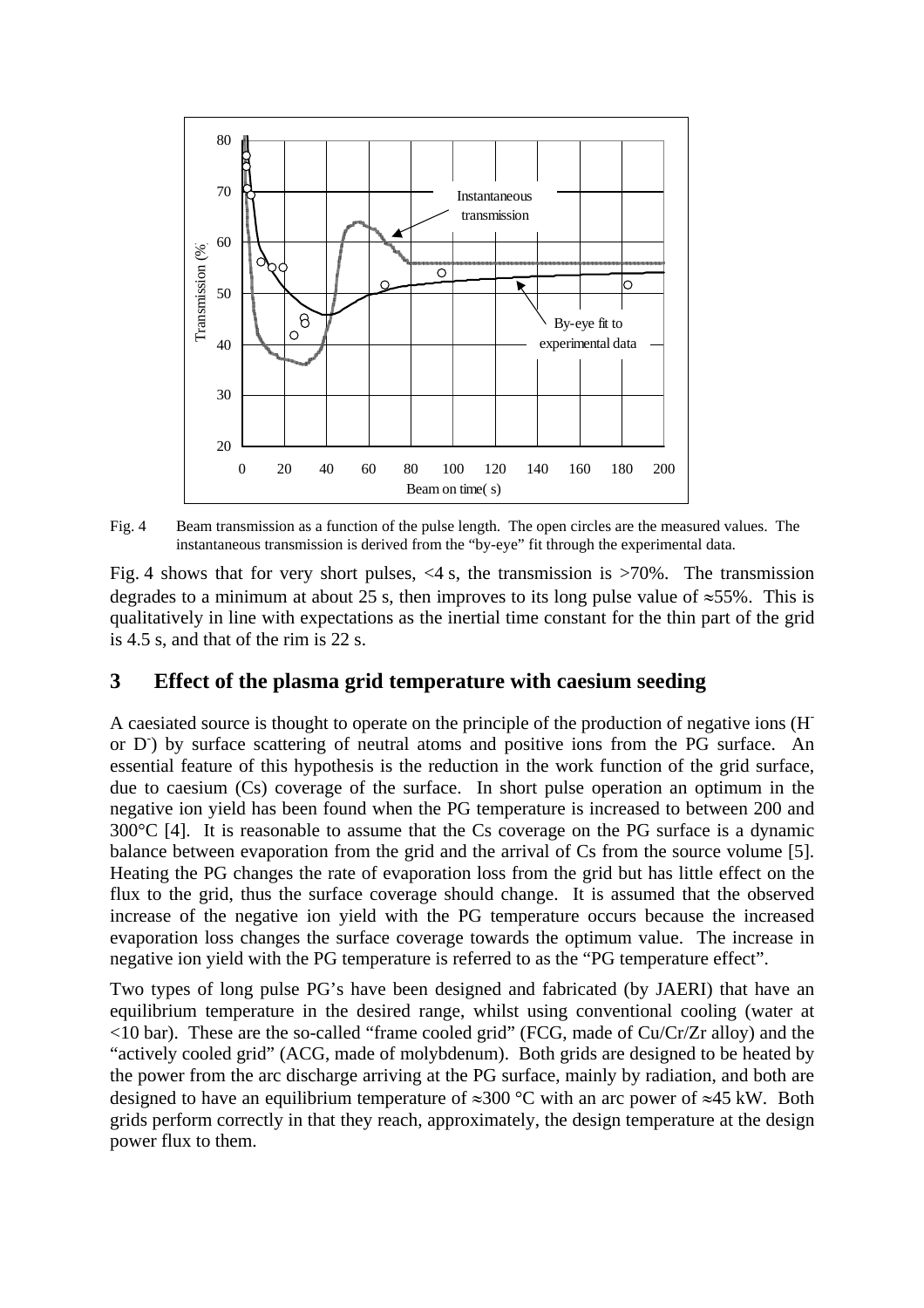No difference in source efficiency (with or without Cs seeding of the ion source) was observed with the two different grids, i.e. with different materials.

The PG temperature effect measured with the two grids is similar, ≤40%. The effect of the temperature of the FCG on the negative ion yield from the KAMABOKO III ion source can be seen in Fig. 5. This variation in the negative ion yield is typical for the KAMABOKO III ion source on MANTIS when operating in long pulses. The arc power was 40 kW, and the filling pressure was  $0.3$  Pa of  $H_2$ . The negative ion yield is assumed to be proportional to the accelerated current  $(I<sub>drain</sub>)$  which increases from 0.59 A to 0.73 A, an increase of 24%, with the increase of the temperature of the PG. JAERI have reported PG temperature effects resulting in increases in the negative ion yield of >100 % during short pulse operation, 0.1 s [6], and it had been anticipated that a similar increase would occur during long pulses.



Fig 5 The effect of the temperature of the plasma grid (the frame cooled grid) on the negative ion yield from the KAMABOKO III ion source. Note that at the start of this shot the PG and the source walls were still cooling from the previous shot and their temperatures at the start of the shot were 64 °C and 30 °C respectively.

During the long pulse experiments it is found that the equilibrium temperature of the ion source walls is significantly above that of the cooling water (see Fig. 5). This led to the speculation that the reason for the low PG temperature effect in long pulse operation is due to the increased temperature of the walls. As mentioned above, the Cs coverage of the PG surface is a dynamic balance between the arrival of Cs from the source volume and evaporation from the grid surface. Thus if the flux of Cs to the PG were increased by increased evaporation of Cs from the source walls, and then to the PG, the Cs thickness on the PG would be above the optimum with the PG at the design temperature. If this is correct, increasing the PG temperature or decreasing the source wall temperature would give a higher PG temperature effect. As both the source walls and the PG are heated by the discharge, their temperatures are coupled. To de-couple the temperatures the cooling water was removed from the PG and a sequence of  $\approx 30$  s arc discharge pulses used to increase the PG temperature. The source wall temperature does not increase significantly in this situation as it cools in between each pulse. The result was that the accelerated negative ion current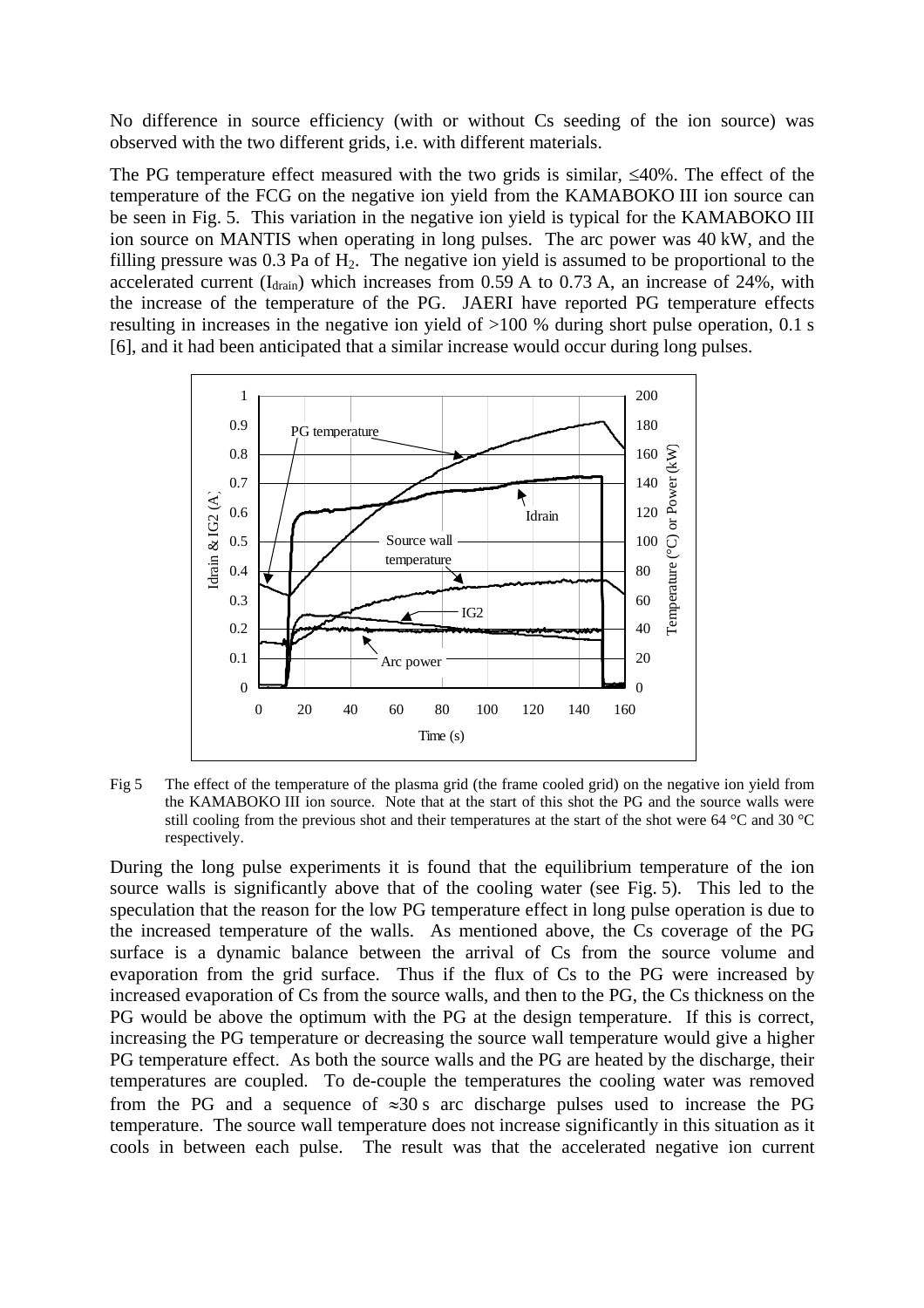increased almost linearly with the PG temperature, with a maximum of  $\approx 60\%$  increase in negative ion yield being obtained at the highest PG temperatures reached, see Fig. 6.



Fig. 6 Accelerated negative ion current as a function of the plasma grid temperature with "cold" source walls.

### **4 Source characteristics**

In an attempt to further understand the physics of negative ion formation in the KAMABOKO III ion source the following experiments described below have been carried out. Here the negative ion yield is assumed tp be proportional to the accelerated current  $(I<sub>drain</sub>)$ .

- I. The negative ion (H) yield has been measured as a function of the source gas filling pressure, the arc current and of the anode to cathode voltage, in each case keeping all other parameters constant. All were measured with caesium seeding of the ion source. Unless otherwise stated all are with  $H_2$  at a source filling pressure of 0.3 Pa..
	- No variation of the H<sup>-</sup> yield was found with source pressure for source filling pressures of 0.2 to 0.8 Pa, see Fig. 7.
	- The variation of the H yield with arc current is found to be linear see Fig. 8.
	- The variation of the H<sup>-</sup> yield with the anode to cathode voltage is offset linear, see Fig. 9. Here it is to be noted that operation at different anode to cathode voltages has only recently become possible on MANTIS, due to the introduction of a feedback between the filament heating current and the arc current. This feedback system allows the arc current and anode to cathode voltage to be selected independently. In most previous experiments the anode to cathode voltage was 45 to 50 V. The data shown here demonstrate that operating with an anode to cathode voltage of  $>80$  V results in an efficiency increase compared with 45 V of >50%, see also Fig. 10.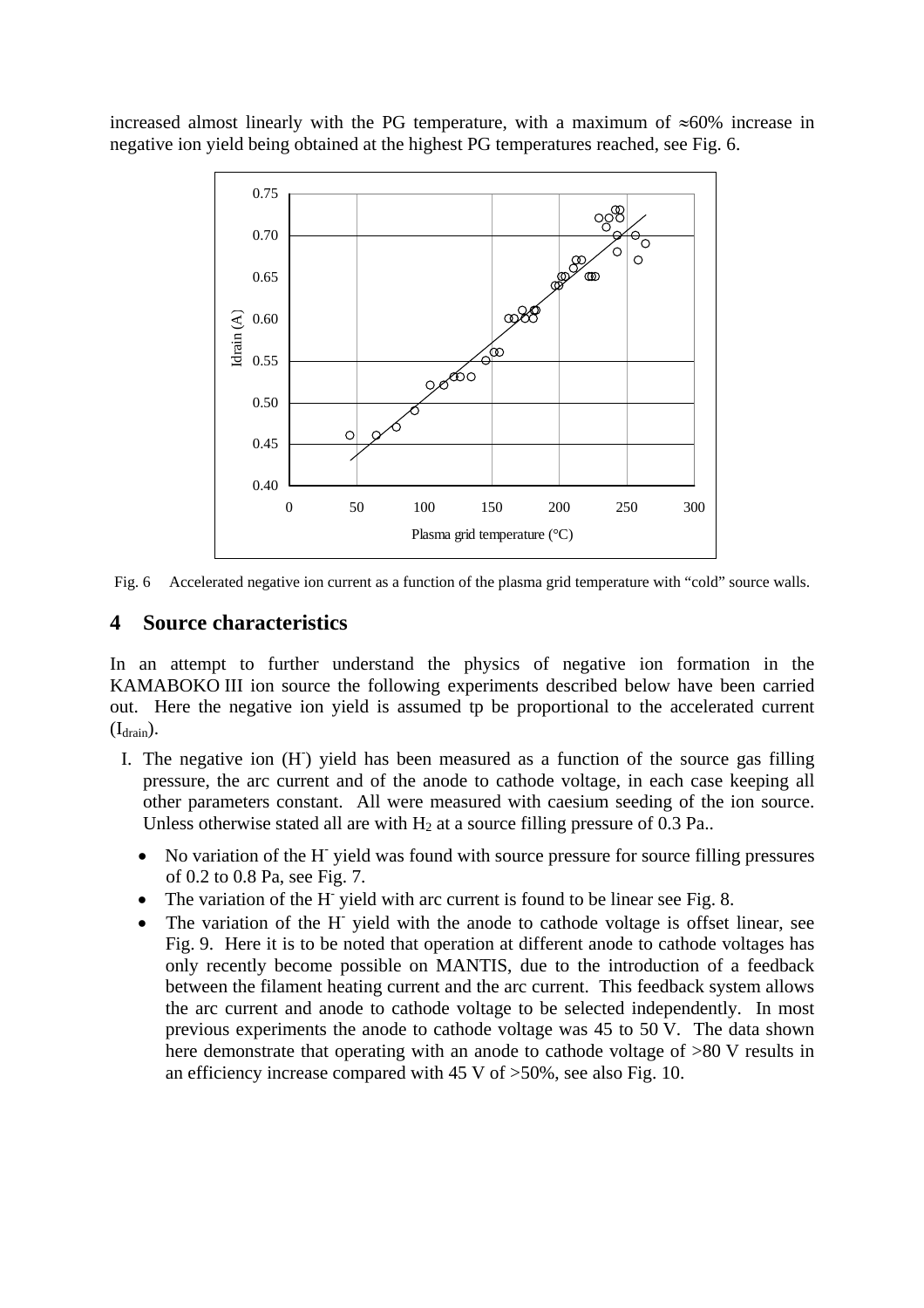

Fig. 7 Shot demonstrating that the accelerated H<sup>-</sup> current  $(I<sub>drain</sub>)$  does not vary with the source pressure.



Fig.  $8$ JH<sup>7</sup>, the accelerated negative ion density derived from Idrain, as a function of the arc current at constant anode to cathode voltage (75 V).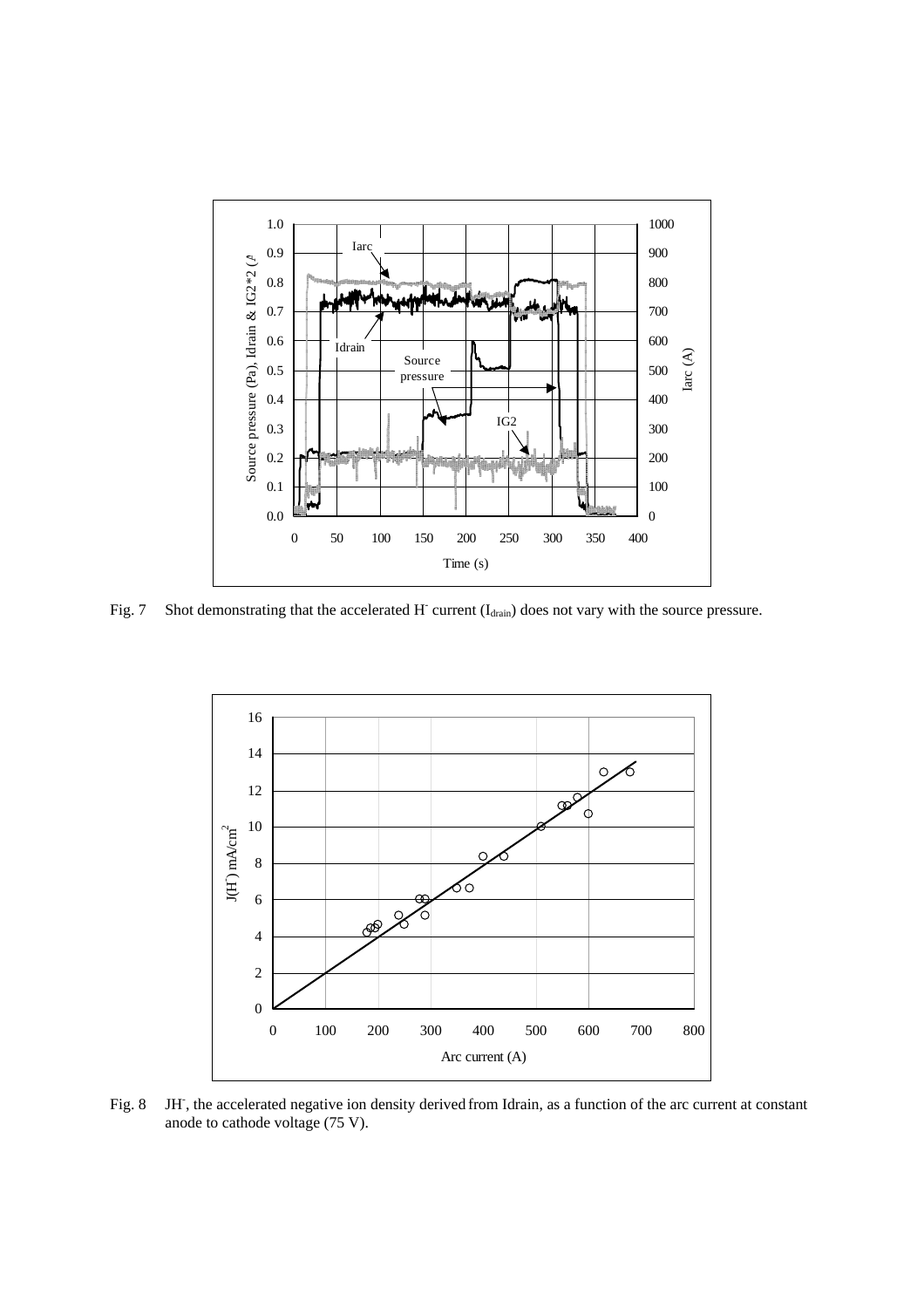

 $Fig. 9$ JH, the accelerated negative ion density derived from Idrain, as a function of the anode to cathode voltage at constant arc current (600 A).



- Fig. 10 Calculated accelerated negative ion density as a function of arc power for different anode to cathode voltages, with the maximum arc current limited to 1200 A. It is to be noted that the actual negative ion current depends on the operating conditions such as the amount of Cs in the source and the time of operation since the Cs was introduced into the source. The curves shown here are only valid for the operating conditions pertaining when the data of Figs. 8 and 9 were taken.
- II. The plasma density 17 mm in front of the PG has been measured using a small cylindrical Langmuir probe as a function of the arc current and of the anode to cathode voltage, in each case keeping all other parameters constant. For these measurements there was no caesium seeding of the ion source, but it has been previously found that caesium seeding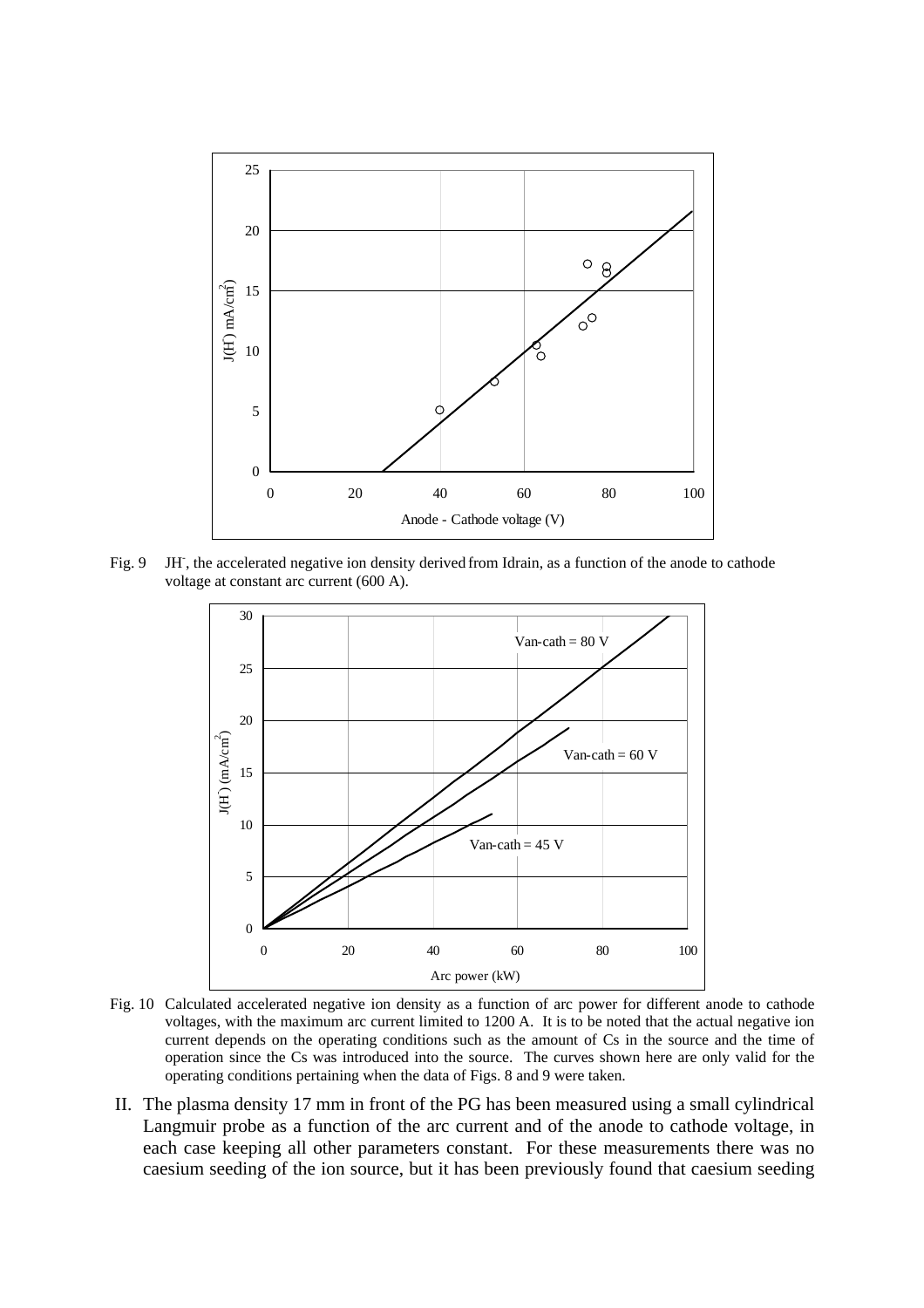has no effect on the plasma density. Judged from the probe characteristics the electron energy distribution seems to be reasonably well described as a bi-Maxwellian with >99% of the electrons having the lower, "bulk", temperature.



• The variation of the plasma density with arc current is found to be linear, see Fig. 11.

- Fig. 11 The plasma density and bulk electron temperature 17 mm in front of the PG as a function of the arc current at constant anode to cathode voltage (70 V). The probe was at  $x = 20$  mm,  $y = 0$  mm where x is horizontal, y vertical and the origin is the centre of the source in the x-y plane.
	- The variation of the plasma density with the anode to cathode voltage is approximately offset linear, but tends to saturate above 80 V, see Fig. 12.



Fig. 12 The plasma density and bulk electron temperature 17 mm in front of the PG as a function of the anode to cathode voltage at constant arc current (260 A). The probe was at the centre of the source in the x-y plane, where x is horizontal and y vertical.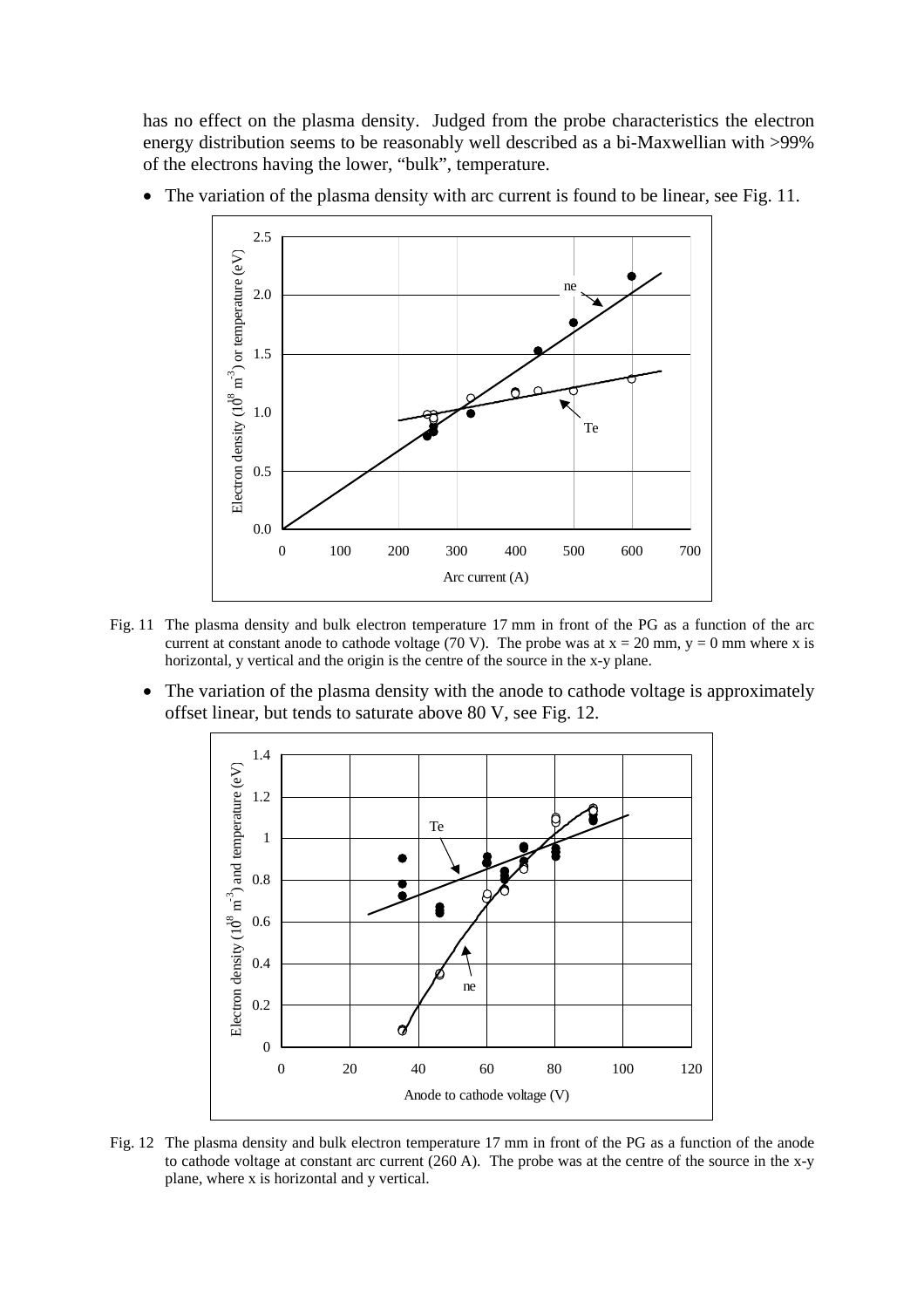III. The fractional dissociation has been measured as a function of the arc current. It is speculated that in a caesiated ion source most of the accelerated H arises from surface scattering of neutral atoms and positive ions from the PG surface. On MANTIS the magnetic filter in front of the PG has been changed from ≈450 G.CM to ≈900 G.cm. The result was that the electron flux to the PG was reduced by a factor 10 without significantly changing the negative ion yield [2]. (Note that in reference 2 the filter strength, S, is defined as  $S = \int_{-\infty}^{\infty} B \, d\ell$  where B is the local field strength and  $\ell$  is the distance from the PG. This gives a value of S about twice the definition used in section 1 of this papr.) As any reduction in electron flux implies a similar reduction in the positive ion flux, it can be concluded that the main source of the H is H atom scattering and not H<sup>+</sup> scattering. As the H<sup>-</sup> yield is found to vary linearly with the arc current, if this hypothesis is valid the H atom fraction should increase monotonically with the arc current. The ratio of the Hy light to that from the d<sup>3</sup> $\Pi_u$  to a<sup>3</sup> $\Sigma_g^+$  transition (Fulcher spectrum around 600 nm) of  $H_2$  is correlated with the ratio of H atom density to the  $H_2$ molecule density [7]. Using this technique the fractional dissociation  $(H/H<sub>2</sub>)$  has been measured along a vertical line of sight 17 mm in front of the PG as a function of the arc current, see Fig. 13. The variation is found to be approximately linear with arc current, supporting the aforementioned hypothesis.



Fig. 13 The variation of the fractional dissociation as a function of the arc current at constant anode to cathode voltage (51 V).

IV. The temperature of the gas in the source has been measured. As the power in the arc discharge is rather high  $(\leq 80 \text{ kW})$  it has been speculated that the gas emerging from the ion source might be hot. This would be beneficial as it would result in a lower gas density, hence lower stripping losses, in the accelerator. Adding a small amount of nitrogen to the discharge (10%) the gas temperature can be obtained from the radiation of the  $N_2$ <sup>+</sup> molecule (B - X transition, around 391 nm) [7]. The gas temperature is found to be between 2000 and 2500 K at a discharge power of 40 kW and a pressure of 0.3 Pa.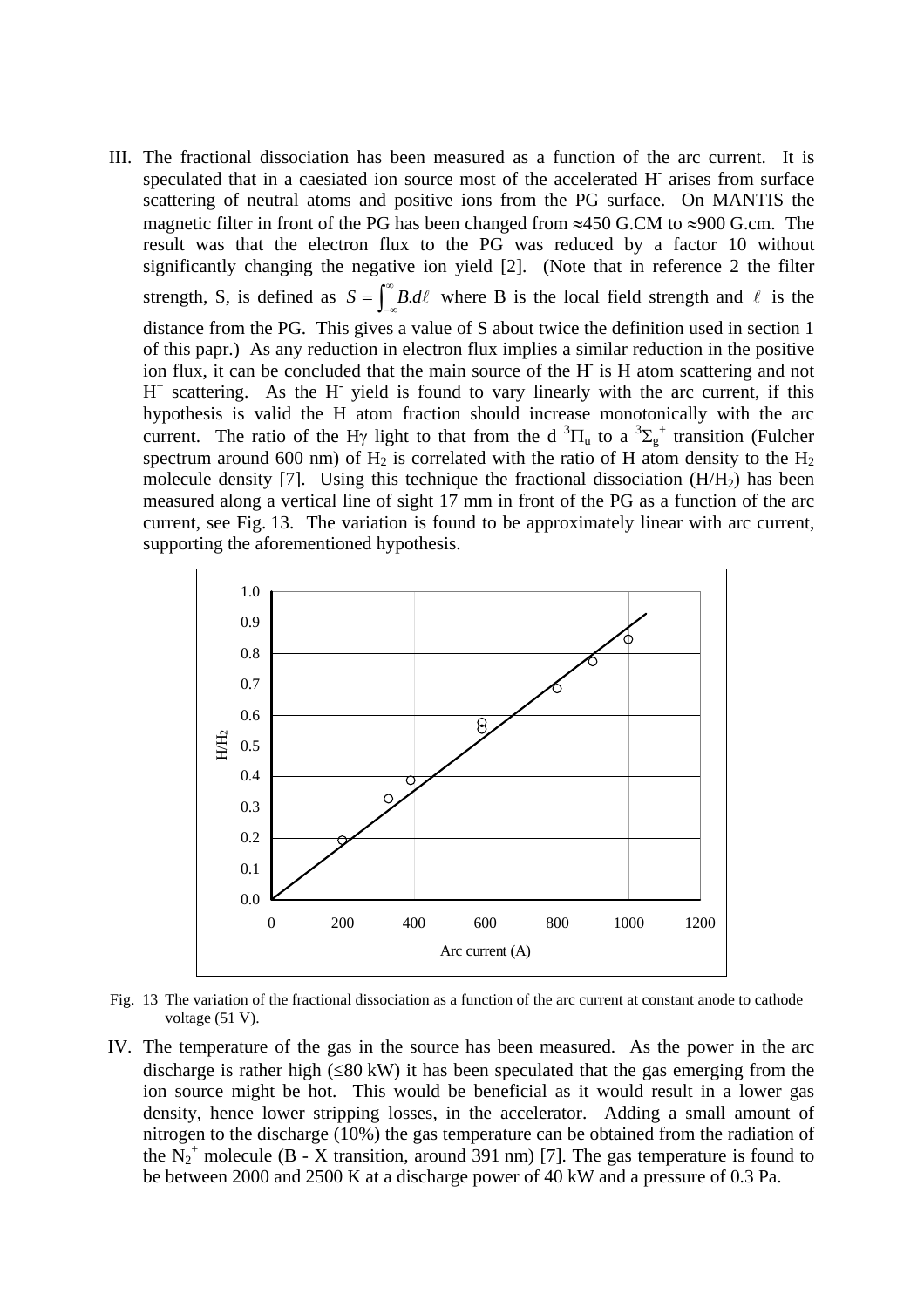### **5 Cs Consumption**

Very high Cs consumption rates have been found during long pulse operation: the amount of Cs "consumed" per aperture in the PG is up to 1500 times that assumed for the ITER source, which is based on extrapolation from short pulse operation. A possible, partial, explanation is that during the operation of long pulses  $(>100 \text{ s})$ , the source walls reach thermal equilibrium at a temperature (typically 60  $\degree$ C at an arc power of 45 KW) substantially higher than during short pulses ( $\approx$ 20 °C). The increase in the vapour pressure of Cs on the source walls would result in an increase in the Cs flow from the walls into the discharge by up to a factor of 60, see Fig. 14.



Fig. 13 The vapour pressure of Cs as a function of temperature.

In order to understand better what happens to Cs injected into the ion source, when the ion source was opened after an experimental campaign it was examined carefully. The source itself was covered with what looked like a moist tungsten layer. In order to determine the percentage of Cs left in the source, it was cleaned with water, and the water kept for analysis. Initially the cleaning water was opaque, dark grey, but overnight it became clear with a grey precipitate at the bottom. Chemical analysis of the clear water showed that approx.  $4.5 \pm 0.9$  g of Cs was inside the source when it was cleaned. The grey precipitate is presumed to be tungsten. As  $\approx$ 5 g had been injected into the source since it was last cleaned, this shows that essentially all the Cs was still present within the source. This was unexpected as the Cs effect has started to disappear and evaporation and loss through the accelerator apertures alone should have significantly reduced the quantity of Cs in the source. It is speculated that the Cs on the walls of the source was either covered by a layer of evaporated W or trapped in a matrix of W on the wall.

If the Cs is "buried", or "blocked", on the wall by W evaporated from the filaments, control of the evaporation of W could prove a key part in the operation of this source for high current density. The W filaments are operated between 2800 and 3000 K in order to obtain the required electron emission current density. At this temperature the evaporation of W from the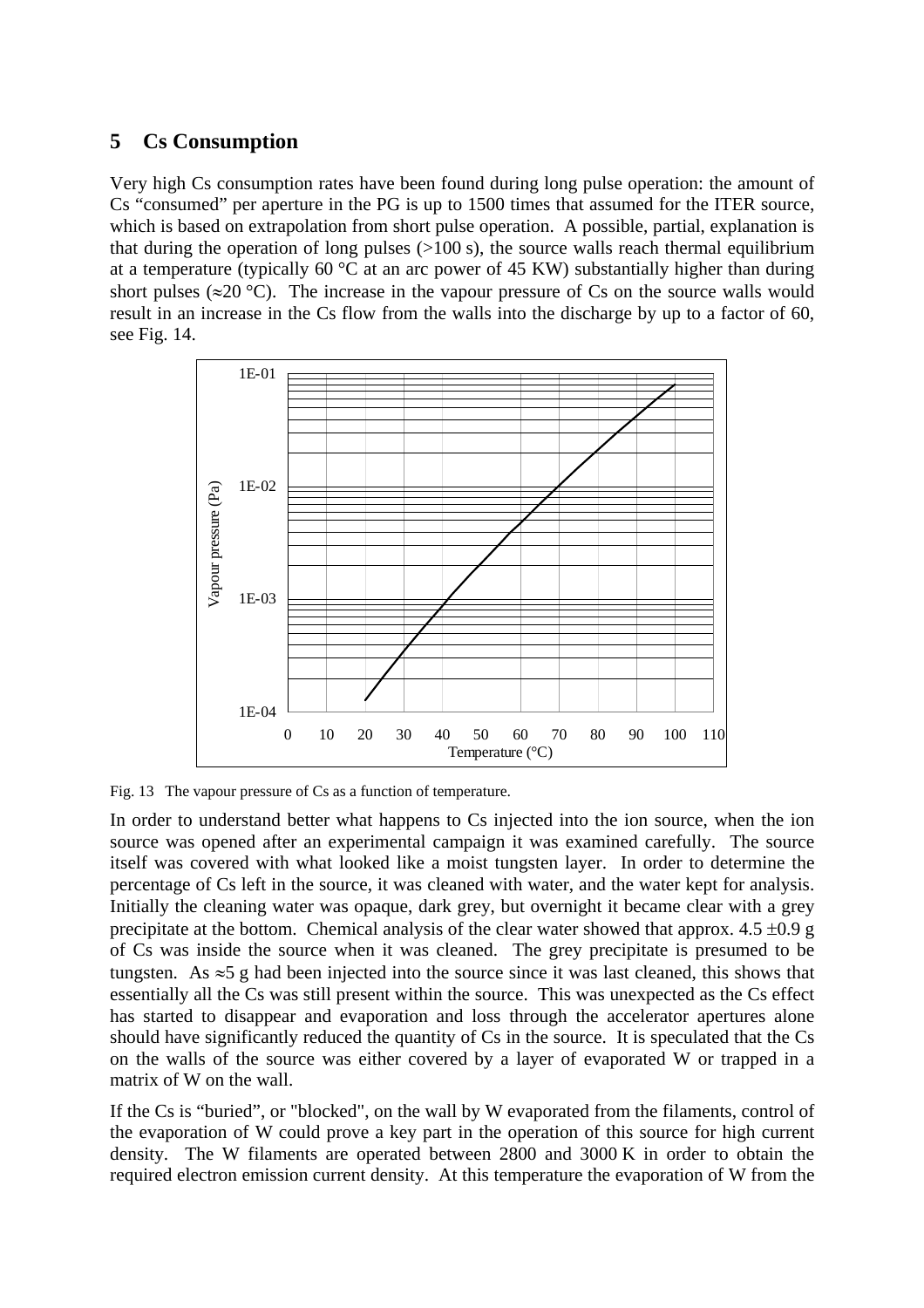filaments is significant: it is calculated that the W flux is sufficient to cover all the inner surface of the ion source with a monolayer of W in 125 s of operation. It is proposed to reduce the operating temperature of the W filaments, reducing the evaporated W into the source. This could be achieved by operating at higher anode-cathode voltages and lower emission current, therefore reducing the filament temperature, or by operating with thoriated tungsten filaments, which would allow for operation at 2100 K with the required electron emission density [8].

## **6 Conclusions and Discussion**

The experiments reported here show that:

- The low H or D current density measured at the calorimeter on the MANTIS test bed during long pulse operation cannot be explained by lost accelerated electrons arising from either extraction from the ion source or creation by stripping in the accelerator.
- The low H or D current density measured at the calorimeter can be explained, at least partly, by poor beam transmission, which may be due to thermal expansion resulting in distortion of the acceleration grid.
- The negative ion yield has been measured as a function of the arc current and anode to cathode voltage. This has demonstrated that the negative ion yield at a given arc power can be increased by operating at anode to cathode voltages of >80 V.
- The reduced PG temperature effect measured during long pulse operation could be partly explained by enhanced evaporation of Cs from the source walls at the equilibrium temperature reached during long pulse operation perturbing the dynamic balance between the arrival of Cs from the source walls and the evaporation from the plasma grid.
- The H atom density in front of the PG is measured to vary approximately linearly with the arc current, which supports the hypothesis that the extracted and accelerated H- is created mainly by surface scattering of H as H<sup>-</sup> from the PG surface.
- The consumption of Cs is many times larger than expected, which may be partly explained by the increased evaporation from the "hot" source walls. However it is found that most of the Cs remains in the source even after it was expected to have been lost from the source. It is speculated that the Cs could be "blocked" on the walls either by burial under layers of tungsten evaporated from the filaments or by being trapped in a loose matrix of tungsten on the source walls.
- The temperature of the gas emerging from the Kamaboko III source is found to be between 2000 and 2500 °C for an arc discharge power of 40 kW and a source filling pressure of 0.3 Pa.